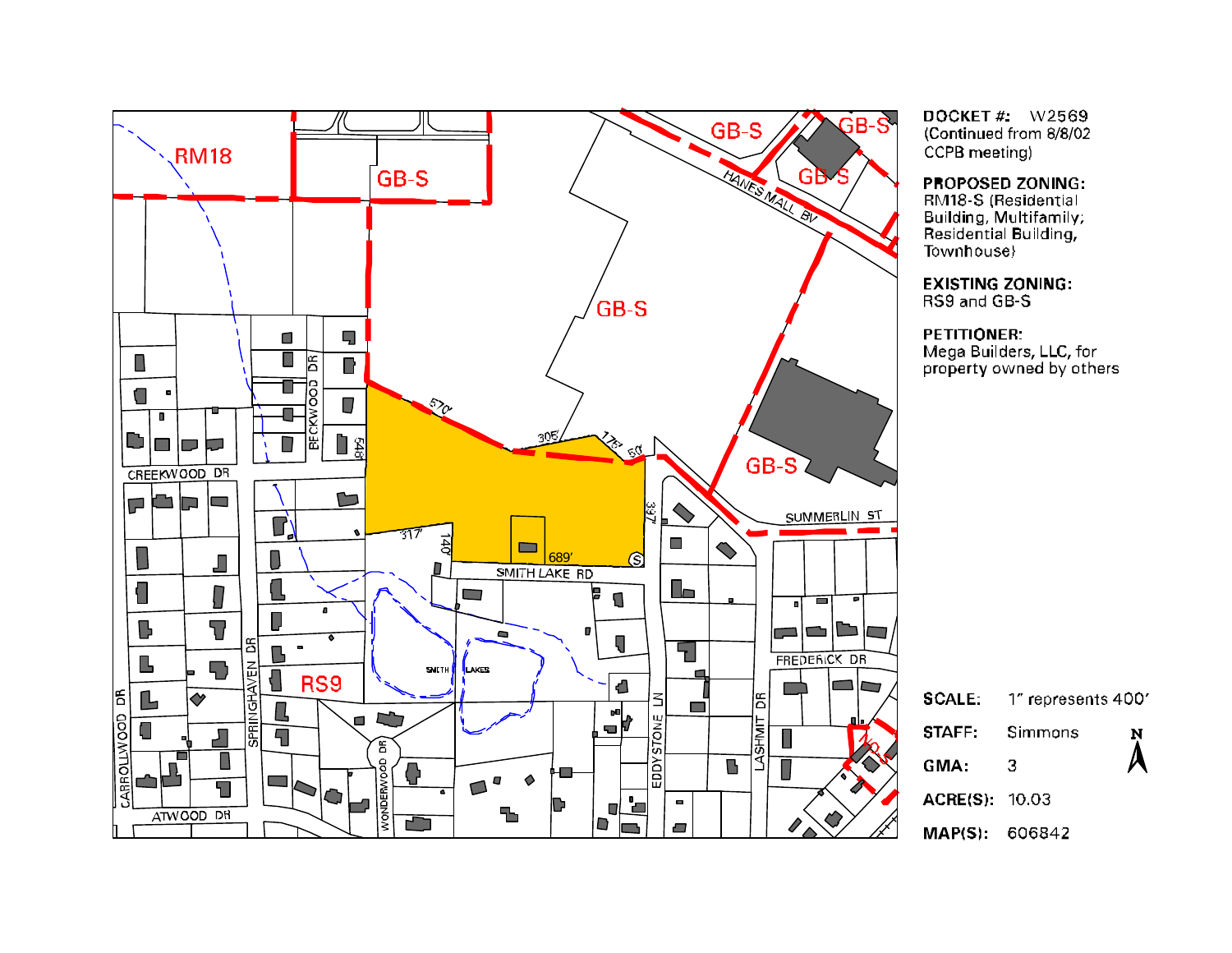September 20, 2002

Mega Builders, LLC c/o Michael Winstead P. O. Box 1472 Greensboro, NC 27402

## RE: ZONING MAP AMENDMENT W-2569

Dear Mr. Winstead:

The attached report of the Planning Board to the Board of Aldermen is sent to you at the request of the Aldermen. You will be notified by the City Secretary's Office of the date on which the Aldermen will hear this petition.

Sincerely,

A. Paul Norby, AICP Director of Planning

pc: City Secretary's Office, P.O. Box 2511, Winston-Salem, NC 27102 Lucy M. Donadio, 5925 Arden Drive, Clemmons, NC 27012 S. Jane McCready, P. O. Box 10431, Rock Hill, SC 29731 Kathy Hicks, 2942 Eddystone Lane, Winston-Salem, NC 27103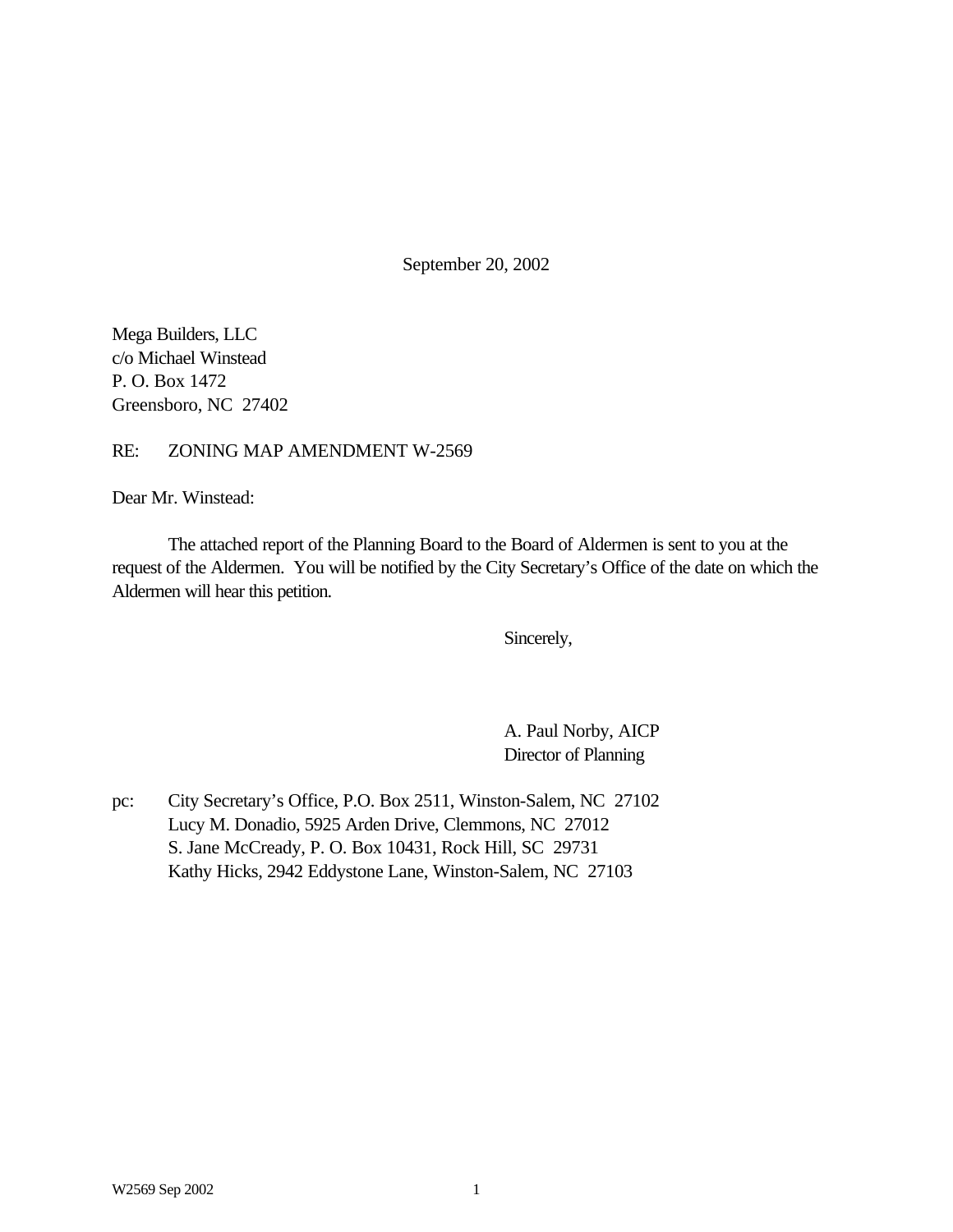## **ACTION REQUEST FORM**

**DATE**: September 20, 2002 **TO**: The Honorable Mayor and Board of Aldermen **FROM**: A. Paul Norby, AICP, Director of Planning

## **BOARD ACTION REQUEST**:

Request for Public Hearing on zoning map amendment of Mega Builders, LLC for property owned by S. Jane McCready, et al and Lucy M. Donadio, et al

## **SUMMARY OF INFORMATION**:

Zoning map amendment of Mega Builders, LLC for property owned by S. Jane McCready, et al and Lucy M. Donadio, et al from RS-9 and GB-S (Shopping Center) to RM-18-S (Residential Building, Multifamily; and Residential Building, Townhouse): property is located at the northwest corner of Eddystone Lane and Smith Lake Road (Zoning Docket W-2569).

## **PLANNING BOARD ACTION**:

| <b>MOTION ON PETITION: APPROVAL</b> |                  |
|-------------------------------------|------------------|
| FOR:                                | <b>UNANIMOUS</b> |
| <b>AGAINST:</b>                     | <b>NONE</b>      |
| <b>SITE PLAN ACTION:</b>            | <b>CONFORMS</b>  |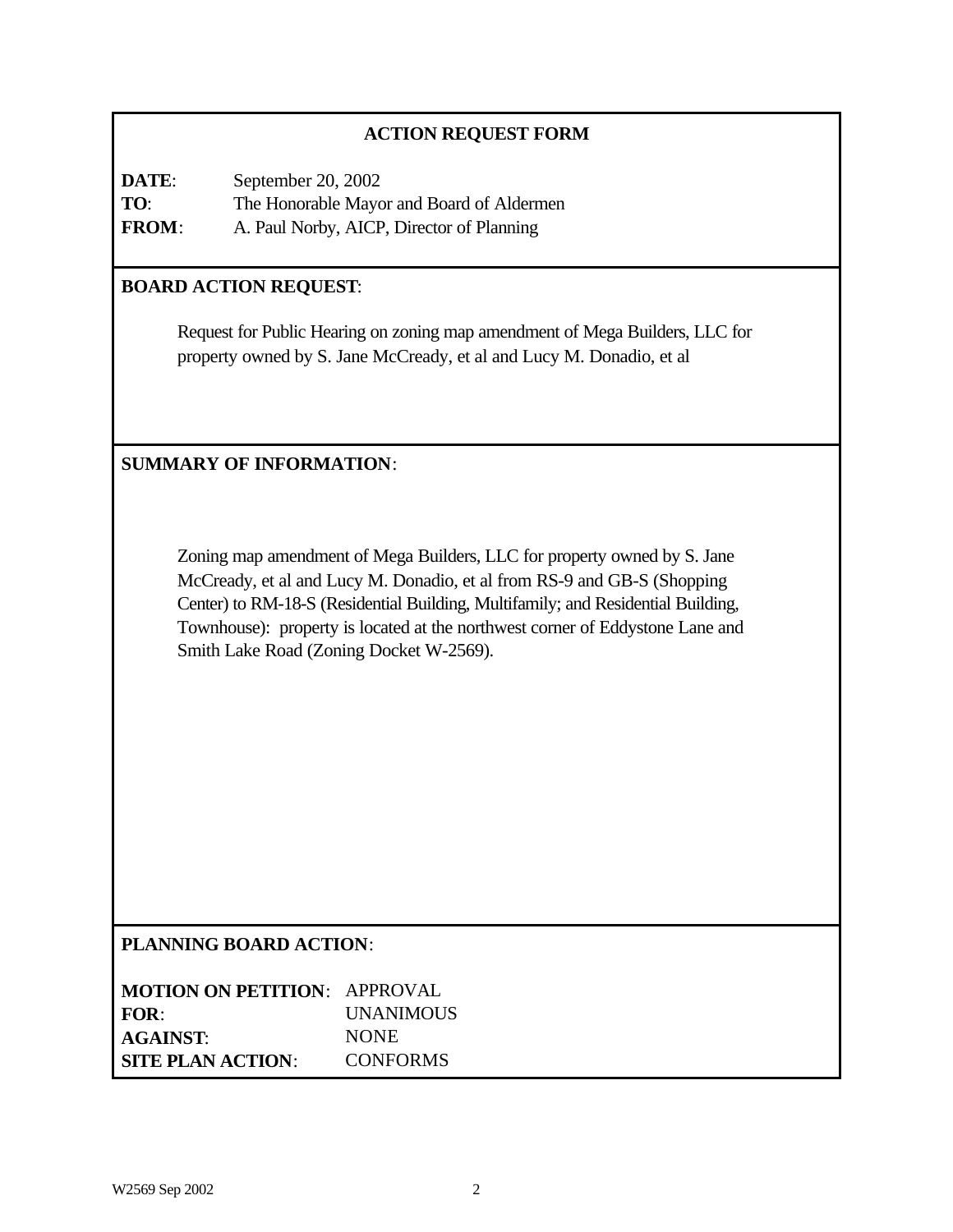#### CITY ORDINANCE - SPECIAL USE

Zoning Petition of Mega Builders, LLC for property owned by S. Jane McCready, et al and Lucy M. Donadio, et al, Docket W-2569

AN ORDINANCE AMENDING THE WINSTON-SALEM CITY ZONING ORDINANCE AND THE OFFICIAL ZONING MAP OF THE CITY OF WINSTON-SALEM, N.C.

\_\_\_\_\_\_\_\_\_\_\_\_\_\_\_\_\_\_\_\_\_\_\_\_\_\_\_\_\_\_\_\_\_

BE IT ORDAINED by the Board of Aldermen of the City of Winston-Salem as follows: Section 1. The Winston-Salem City Zoning Ordinance and the Official Zoning Map of the City of Winston-Salem, N.C. are hereby amended by changing from RS-9 and GB-S (Shopping Center) to RM-18-S (Residential Building, Multifamily; and Residential Building, Townhouse) the zoning classification of the following described property:

Tax Block 3901, Tax Lot 35E; and Tax Block 6435, Tax Lot 3

Section 2. This Ordinance is adopted after approval of the site plan entitled Summerlin Ridge and identified as Attachment "A" of the Special Use District Permit issued by the Board of Aldermen the \_\_\_\_\_\_\_ day of \_\_\_\_\_\_\_\_\_\_\_\_\_\_\_, to <u>Mega Builders, LLC for property owned by S. Jane</u>

## McCready, et al and Lucy M. Donadio, et al.

Section 3. The Board of Aldermen hereby directs the issuance of a Special Use District Permit pursuant to the Zoning Ordinance of the *Unified Development Ordinances* for a development to be known as Summerlin Ridge. Said Special Use District Permit and site plan with associated documents are attached hereto and incorporated herein.

Section 4. This Ordinance shall be effective from and after its adoption.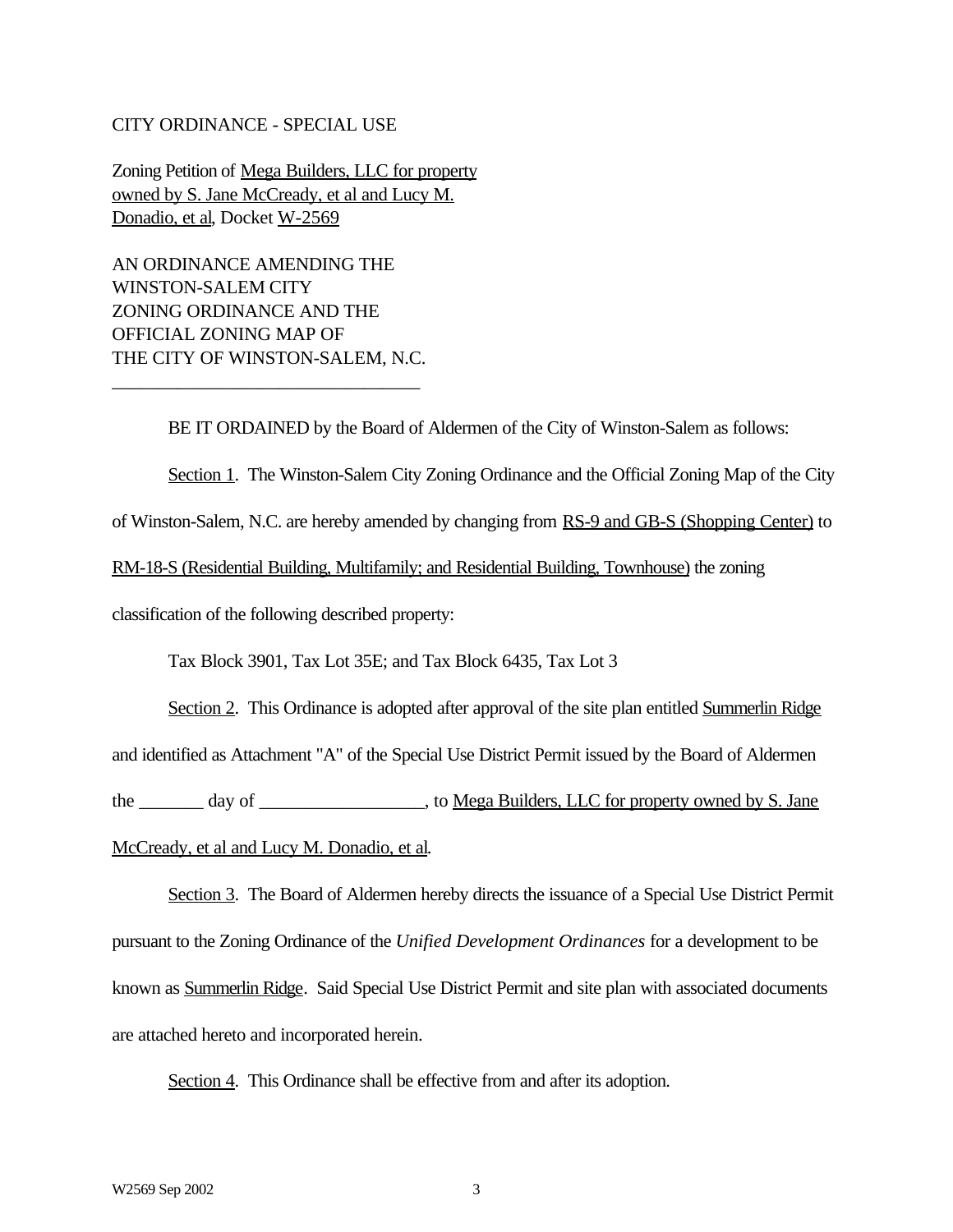## CITY - SPECIAL USE DISTRICT PERMIT

## SPECIAL USE DISTRICT PERMIT

Issued by the Board of Aldermen

of the City of Winston-Salem

The Board of Aldermen of the City of Winston-Salem issues a Special Use District Permit for

the site shown on the site plan map included in this zoning petition of Mega Builders, LLC for property

owned by S. Jane McCready, et al and Lucy M. Donadio, et al, (Zoning Docket W-2569). The site

shall be developed in accordance with the plan approved by the Board and bearing the inscription:

"Attachment A, Special Use District Permit for RM-18-S (Residential Building, Multifamily; and

Residential Building, Townhouse), approved by the Winston-Salem Board of Aldermen the

day of \_\_\_\_\_\_\_\_\_\_\_\_\_\_\_\_\_, 20\_\_\_\_" and signed, provided the property is developed in

accordance with requirements of the RM-18-S zoning district of the Zoning Ordinance of the *Unified*

*Development Ordinances*, the Erosion Control Ordinance, and other applicable laws, and the

following additional conditions be met:

## **PRIOR TO THE ISSUANCE OF GRADING PERMITS**

a. Developer shall have a storm water management study submitted for review by the Public Works Department of the City of Winston-Salem. If required, an engineered storm water management plan shall be submitted and approved by the Public Works Department of the City of Winston-Salem.

## **C PRIOR TO THE ISSUANCE OF BUILDING PERMITS**

- a. On site fire hydrant locations shall be approved by the City Fire Department in writing to the Inspections Division.
- b. Developer shall record a final plat in the office of the Register of Deeds. Final plat shall show tentative building locations and all access and utility easements.
- c. Developer shall obtain and show on the final plat, a vehicular access easement through the Hanes Commons Shopping Center to Hanes Mall Boulevard.
- d. As volunteered by the petitioner, all the townhouse units shall have brick veneer construction.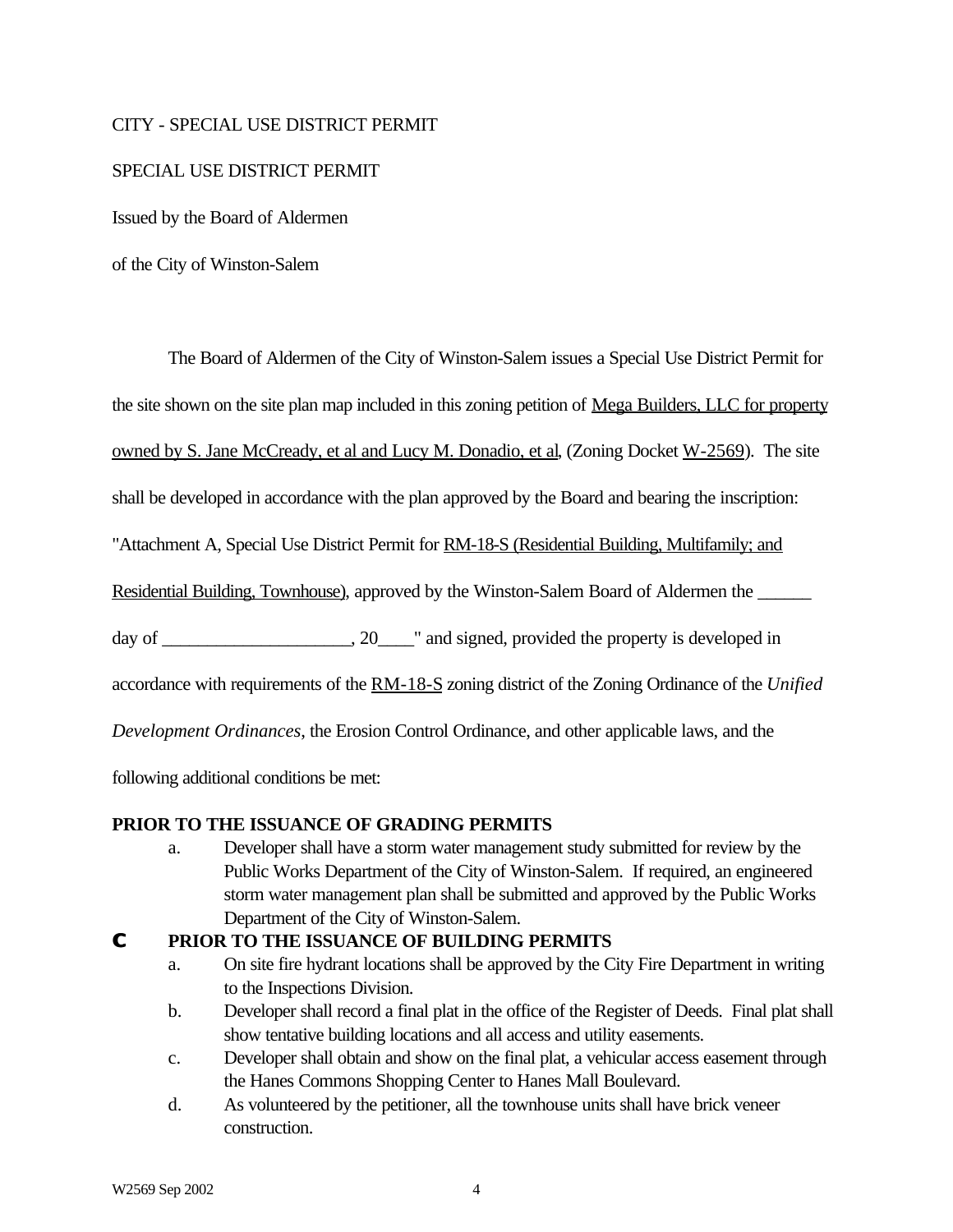## **C PRIOR TO THE ISSUANCE OF OCCUPANCY PERMITS**

- a. All required fire hydrants shall be installed in accordance with the City of Winston-Salem Fire Department.
- b. Developer shall install curb and gutter along the entire length of the property adjacent to Smith Lake Road to the specifications of the Public Works Department of the City of Winston-Salem.
- c. Developer shall install a sidewalk at the outside edge of the public right-of-way along the entire length of the property adjacent to Smith Lake Road to the specifications of the Public Works Department of the City of Winston-Salem. Developer shall install all supplemental landscape plantings as shown on the approved site plan.
- d. Developer shall make improvements at the rear of the Hanes Commons Shopping Center as required by the City of Winston-Salem Department of Transportation.
- e. All required storm water devices shall be installed.
- f. Masonry walls a minimum six (6) feet in height shall screen a minimum of 75% of the frontage of outdoor living spaces of townhouse units backing up to Smith Lake Road and Eddystone Lane. Additionally, landscape plantings meeting the required size and number of the streetyard planting standards of UDO Section 3-4.3 (B) shall be installed along the entire frontage of townhouse units adjacent to Smith Lake Road and Eddystone Lane. Said plantings may be installed in a manner that will allow flexibility in the planting locations and spacing.

# **C OTHER REQUIREMENTS**

a. Signage shall be limited to one (1) monument sign with a maximum height of five (5) feet and a maximum copy area of eighteen (18) square feet.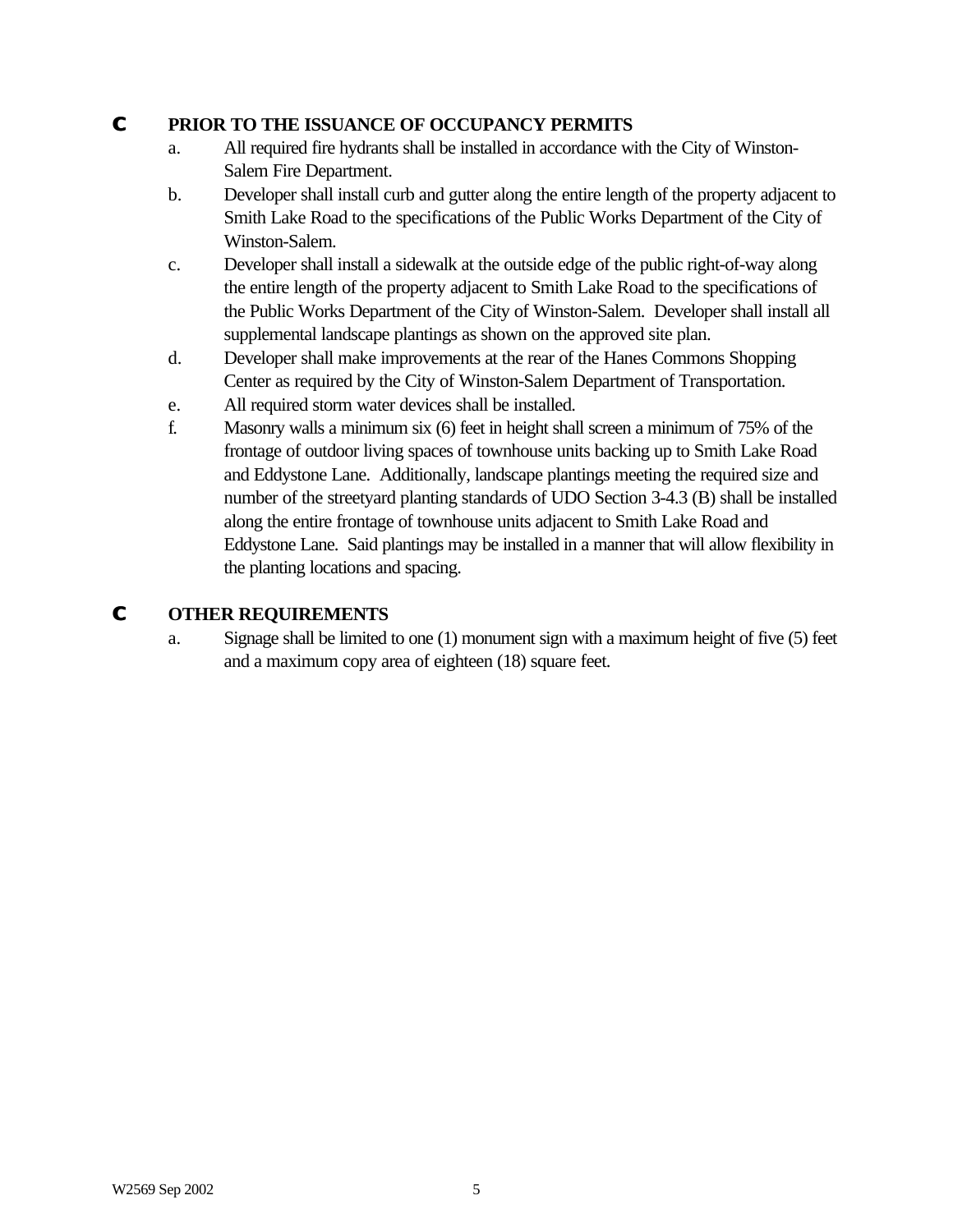## **ZONING STAFF REPORT**

**DOCKET #** W-2569 **STAFF:** Glenn Simmons

Petitioner(s): Mega Builders, LLC Ownership: Lucy Donadio, et al, and S. Jane McCready, et al

## **CONTINUANCE HISTORY**

This petition was continued from the August 8, 2002 Planning Board meeting to the September 12, 2002 meeting in order to allow for continued discussion between the petitioner and the adjoining property owners.

### **REQUEST**

From: RS-9 Residential Single Family District and GB-S General Business District (Shopping Center) To: RM-18-S Residential Multifamily District; maximum density 18 units/acre (Residential Building, Multifamily; and Residential Building, Townhouse)

Both general and special use district zoning were discussed with the applicant(s) who decided to pursue the zoning as requested.

Acreage: 10.03 acres

## **LOCATION**

Street: North side of Smith Lake Road and west side of Eddystone Lane. Jurisdiction: City of Winston-Salem. Ward: Southwest.

#### **SITE PLAN**

Proposed Use: 96 multifamily units within four 24-unit structures; and 24 townhouse units within seven 3-unit and 4-unit structures.

Building Height: 45 feet.

Density: 11.96 dwelling units per acre, 120 units total.

Parking: Required: 221 spaces; proposed: 224 spaces.

- Bufferyard Requirements: Minimum width 15-foot type II bufferyard adjacent to RS-9 zoning provided; no bufferyard required adjacent to GB-S zoning to the north.
- Vehicular Use Landscaping Standards Requirements: Minimum width 10-foot streetyard provided along Eddystone Lane and Smith Lake Road.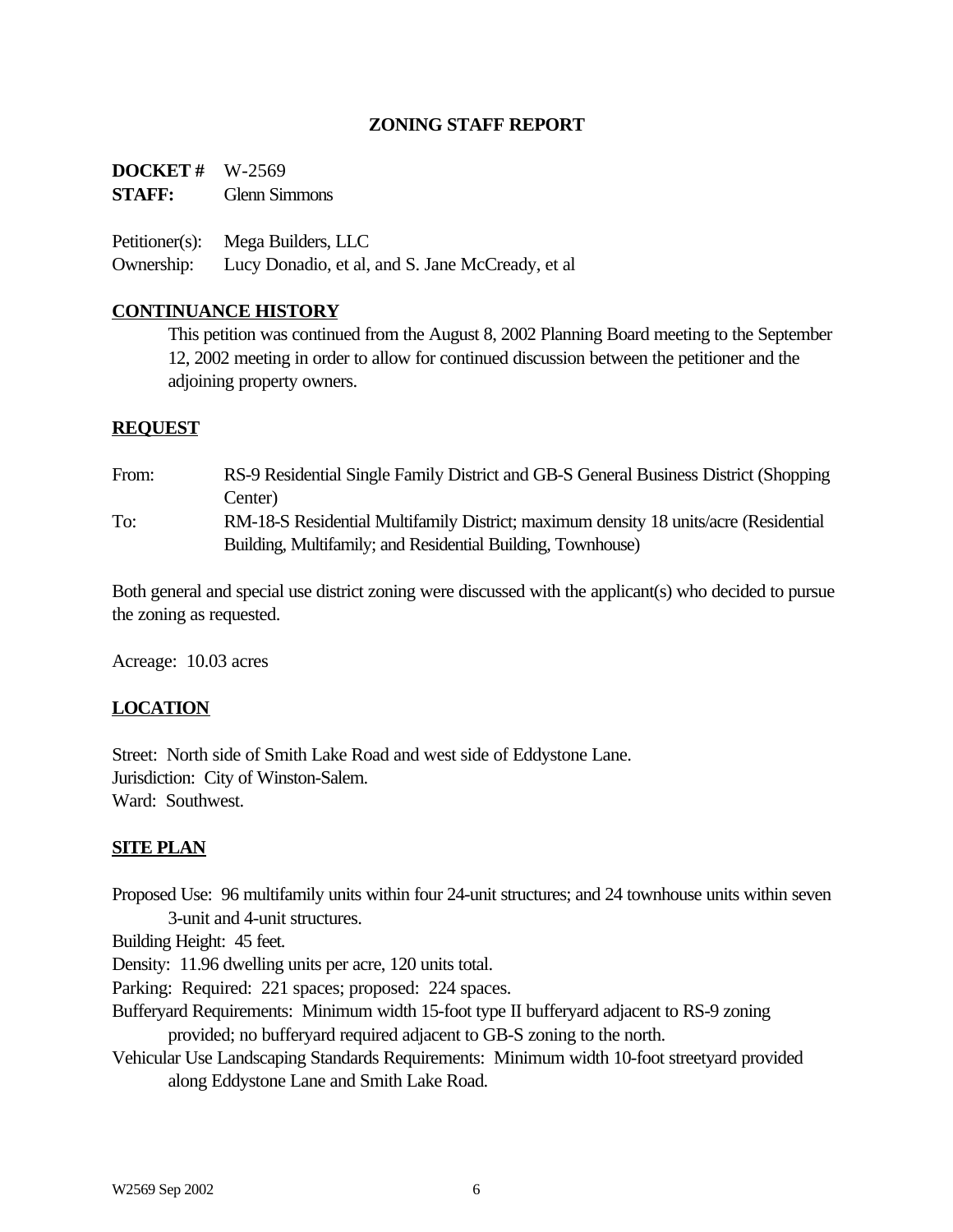## **PROPERTY SITE/IMMEDIATE AREA**

Existing Structures on Site: One single family home; balance of site is heavily wooded. Adjacent Uses:

| North - | Hanes Commons Shopping Center.                                             |
|---------|----------------------------------------------------------------------------|
| East -  | Across Eddystone Lane are single family homes zoned RS-9.                  |
| South - | Across Smith Lake Road is a lake (Fishing, Fee Charged) and at the western |
|         | end of Smith Lake Road is a single family home zoned RS-9.                 |
| West -  | Single family homes zoned RS-9.                                            |

### **GENERAL AREA**

- Character/Maintenance: The site and the area west, south, and east of the site is characterized by moderately sized homes on large lots in good maintenance. Also to the south across Smith Lake Road is a semi-public pond for fishing. The northern edge borders a highly commercialized, rapidly developing area which fronts on Hanes Mall Boulevard.
- Development Pace: Area north of the site is developing very quickly. The area on the other three sides is developing very slowly.

#### **PHYSICAL FEATURES/ENVIRONMENTAL REVIEW**

- Topography: There is an approximate change in elevation of 28' on the subject property (from an approximate elevation of 846' in the south down to an approximate elevation of 818' in the north/northeast). The proposed project makes good use of the existing topography, except for a substantial amount of fill (10' to 15') near the private recreation area at the entrance to the pool and clubhouse area.
- Streams: There is an intermittent stream that flows across the property from the southeast corner to the northern property line near the center of the property. There is a substantial amount of fill that will remove this intermittent stream from the Little Creek system. It appears that the downstream development of the Hanes Commons Shopping Center along Hanes Mall Blvd. may have already removed a portion of this intermittent stream.
- Vegetation/habitat: The subject property is predominately vegetated, except for the existing house area, which is already developed/cleared.

Floodplains: No FEMA regulated floodplains.

#### **TRANSPORTATION**

Direct Access to Site: Smith Lake Road; via Eddystone Lane; Stratford Road and

Hanes Mall Boulevard via private easement through Hanes Commons Shopping Center.

Street Classification: Smith Lake Road - local road; Eddystone Lane - local road; Stratford Road major thoroughfare.

Hanes Mall Boulevard is a major thoroughfare.

Average Daily Traffic Count/Estimated Capacity at Level of Service D (Vehicles per Day): Smith Lake  $Read = No$  traffic count available.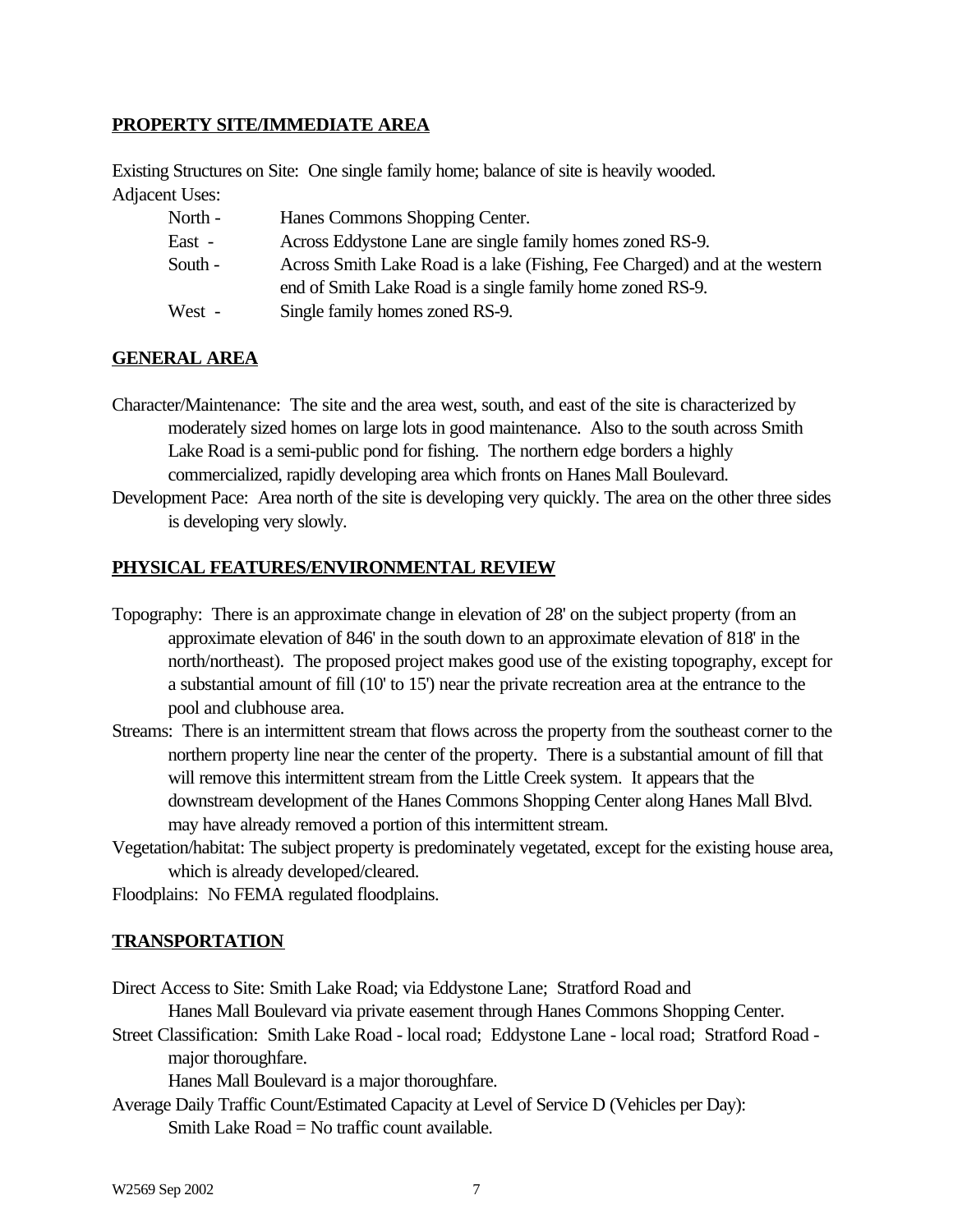Hanes Mall Boulevard  $= 25,000/28,000$ . Stratford Road between Burke Mill Road and Somerset Drive = 24,000/42,200 Trip Generation/Existing Zoning: RS-9 & GB-S RS-9: 10.03 x 43,560/9,000 = 48 units x 9.57 (SFR Trip Rate) = 459 trips GB-S: no site development potential  $=$  no Trips per Day, per staff Trip Generation/Proposed Zoning: RM-18-S Trip Generation/Proposed Zoning: RM-18-S 120 units (proposed) x  $6.63$  (Apt. Trip Rate) = 795 trips Note: For comparison purposes, office development if approved for this parcel of land would generate the following amount of traffic. Trip Generation/Office Zoning: GO-S banking - 10,000 sf/1,000 = 10 x 265.21 trips per 1,000 sf per day = 2,652 trips per day General Office District - 70,000 sf/1,000 = 70 x 11.01 trips per 1,000 sf per day = 770 trips per day Total trips per day  $= 3,422$ Connectivity of street network: The development proposes gated driveway connections to both Smith Lake Road and the Hanes Commons Shopping Center site to the north. Sidewalks: Sidewalk connection is proposed through the development to the shopping center and along Smith Lake Road.

Transit: Route # 20 Hanes Mall Boulevard.

# **HISTORY**

Relevant Zoning Cases:

- 1. W-2471; RS-9 and GB-S (Shopping Center) to RM-12-S (Residential Building, Multifamily); denied Aug 6, 2001; north side of Smith Lake Road and west side of Eddystone Lane (current site); 10.03 acres; staff recommended denial and Planning Board recommended approval.
- 2. W-2388; RS-9 to GB-S (Shopping Center); approved June 19, 2000; south side of Hanes Mall Boulevard across from Westgate Center Boulevard; 35.77 acres; staff and Planning Board recommended approval.
- 3. W-2351; GB-S (Shopping Center) to Site Plan Amendment; approved December 6, 1999; north side of Hanes Mall Boulevard west of Westgate Center Drive; 26.15 acres; Planning Board and staff recommended approval.
- 4. W-2256; RM-18 and GB-S (Shopping Center) to GB-S (Shopping Center); approved November 5, 1998; north side of Hanes Mall Boulevard west of Westgate Center Drive; 26.15 acres; Planning Board and staff recommended approval.
- 5. W-2253; GB-S (Multiple Business Uses) to GB-S (Multiple Business Uses); approved November 2, 1998; south side of Hanes Mall Boulevard adjacent to current site to the west;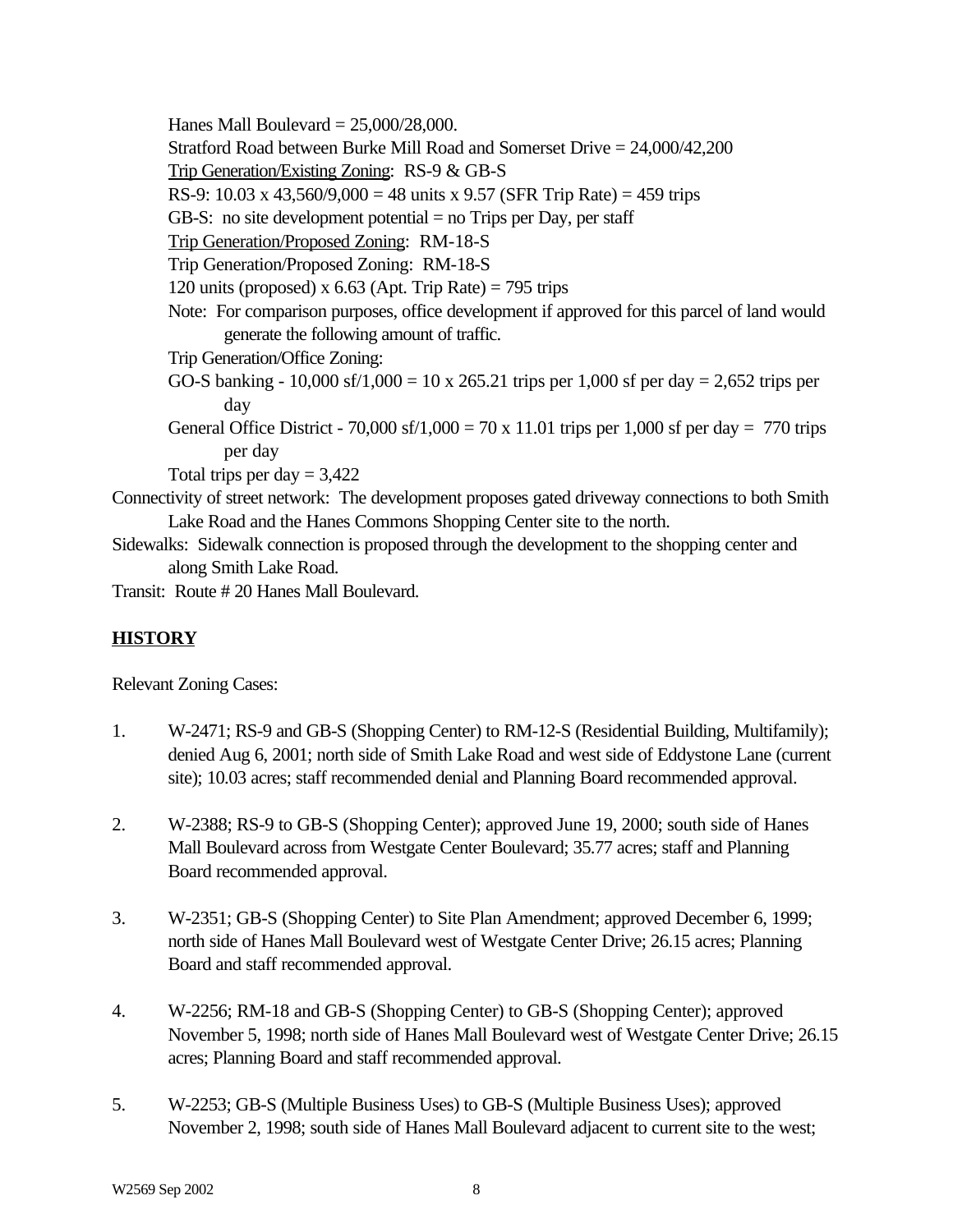10.45 acres; Planning Board and staff recommended approval.

6. W-2014; RS-9 to GB-S (General Merchandise Store); withdrawn at the January 11, 1996, Planning Board public hearing; south side of Hanes Mall Boulevard across from Westgate Center Boulevard (including current site); 35.77 acres; staff recommended approval.

# **CONFORMITY TO PLANS**

- *Legacy* GMP Area: Urban Neighborhoods. This site is in the vicinity of the Hanes Mall metro activity center.
- Relevant Comprehensive Plan Recommendation(s): *Legacy* promotes higher density development where appropriate and mixed-use developments with an interconnected street and pedestrian system.

Area Plan/Development Guide: *South Stratford Road Area Plan* (1989).

Relevant Development Guide Recommendation(s): The area plan identifies most of this site for low density residential use (0-5 dwelling units/acre). Single family projects are recommended within existing low density neighborhoods and vacant land. Higher density projects are recommended along major roads and in areas where sewer and other urban services will be available. The plan recommends retaining Atwood Acres as a low density residential area.

# **WINSTON-SALEM/FORSYTH COUNTY SCHOOLS**

| Project                       | Number<br>Units | Schools          | Projected<br>Students<br>from<br>Project | 2001-2002<br>Enrolled<br>Students | 2001-2002<br>Projected<br><b>Students</b><br>with<br>Accumulate<br>d Totals<br>since $4/24/01$ | School<br>Capacity |
|-------------------------------|-----------------|------------------|------------------------------------------|-----------------------------------|------------------------------------------------------------------------------------------------|--------------------|
| Summerlin Ridge<br>Townhouses | 48              | <b>Bolton ES</b> | 21                                       | 649                               | 670                                                                                            | 708                |
|                               |                 | Wiley MS         | 11                                       | 841                               | 852                                                                                            | 842                |
|                               |                 | Reynolds HS      | 14                                       | 1758                              | 1772                                                                                           | 1426-1726          |

Winston-Salem/Forsyth County Schools have estimated this project, when completed, will add a total of 46 students to the system, as indicated by the following chart.

## **ANALYSIS**

This is a request to rezone 10 acres of land from RS-9 and a small sliver of GB-S to RM-18-S. While the GB-S portion of the site was originally part of the Hanes Commons Shopping Center rezoning, its inclusion does not impact the approved site plan for the shopping center. The proposal is to allow 96 multifamily units in four 24 unit buildings and 24 townhouse units in seven 3 and 4 unit structures. The narrowly shaped site is situated between intensely developed retail commercial properties which face onto Hanes Mall Boulevard to the north of the site, and sparsely developed single family residentially zoned properties to the south, east and west.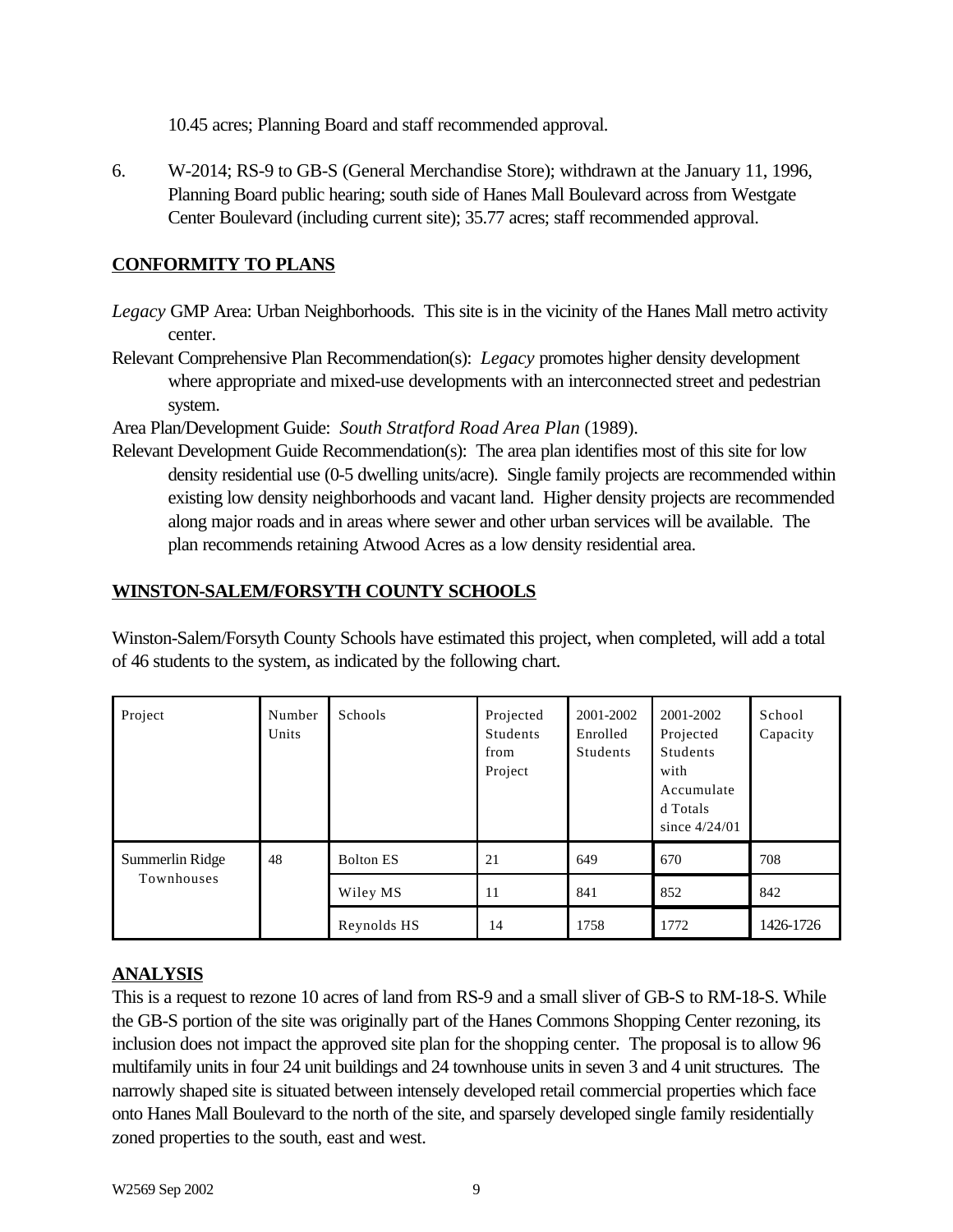Approximately one year ago this same ten acre site was the subject of a similar RM-12-S multifamily zoning proposal (W-2471) with the same number of total units, but without the townhouse component. That request was denied by the Board of Aldermen on August 6, 2001. As restricted in the UDO, a request for the same zoning classification cannot be resubmitted for two years from the date of application, however the same tract of land can be resubmitted with a different zoning request within one year of the date of application (April 9, 2001). Hence, the UDO does permit this property with comparable twelve unit per acre densities to be legally considered under the proposed RM-18-S zoning designation.

For several years this site has been the subject of speculation as to how it might ultimately develop. Located behind the newly developed Hanes Commons shopping center, this site is now sandwiched between an area of large retail stores and sparsely developed RS-9 zoned properties. In supporting the Hanes Commons shopping center zoning to GB-S Planning staff acknowledged the potential for the subject property to develop for offices or moderately dense multifamily uses. Especially given the physical relationship of the site overlooking the back and top of the shopping center, staff recognized that the property may not be ideally suited for conventional single family development. At the same time however, staff was cognizant of the need not to adversely affect existing, or potentially new, single family development proximate to the subject property.

Vehicular access to the site has also been the subject of much speculation and debate. Particularly with respect to the potential for opening vehicular access between Hanes Mall Boulevard and the existing Atwood Acres and Vestview residential neighborhoods, the current site is unique. The property has public street frontage to the south along Smith Lake Road and to the east along Eddystone Drive. The property also has access to Hanes Mall Boulevard via a private access easement to the traffic signal at the intersection with Westbrook Plaza Drive. Much of the discussion concerning the previous RM-12- S zoning proposal centered on neighborhood concerns for potential cut through traffic if Smith Lake Road or Eddystone Drive were connected to Hanes Mall Boulevard via the subject property.

To address these concerns the developer has proposed private gates at both entrances to thwart cut through traffic. Additionally, as part of the current zoning request the developer has provided a traffic impact analysis to show how Hanes Mall Boulevard and local residential streets surrounding the site would not be significantly impacted by the proposed new development. According to the analysis approximately 35 percent of the anticipated 795 trips generated from the proposed development will access onto Hanes Mall Boulevard. The larger 65 percent will access onto Stratford Road. The Winston-Salem DOT concurs with these findings and acknowledges that traffic impacts from the development will not significantly degrade existing transportation capacity in the area.

Planning staff was also concerned about the need to provide an appropriate transition of building scale between the large commercial developments located north of the site and single family neighborhoods to the east, south, and west. As an alternative to the previous RM-12-S zoning, and at Planning staff's request, the developer has proposed to locate smaller scale townhouse units along the southern and eastern edge of the site. Masonry walls a minimum of six feet in height are proposed to screen the outdoor living spaces of townhouse units backing up to Smith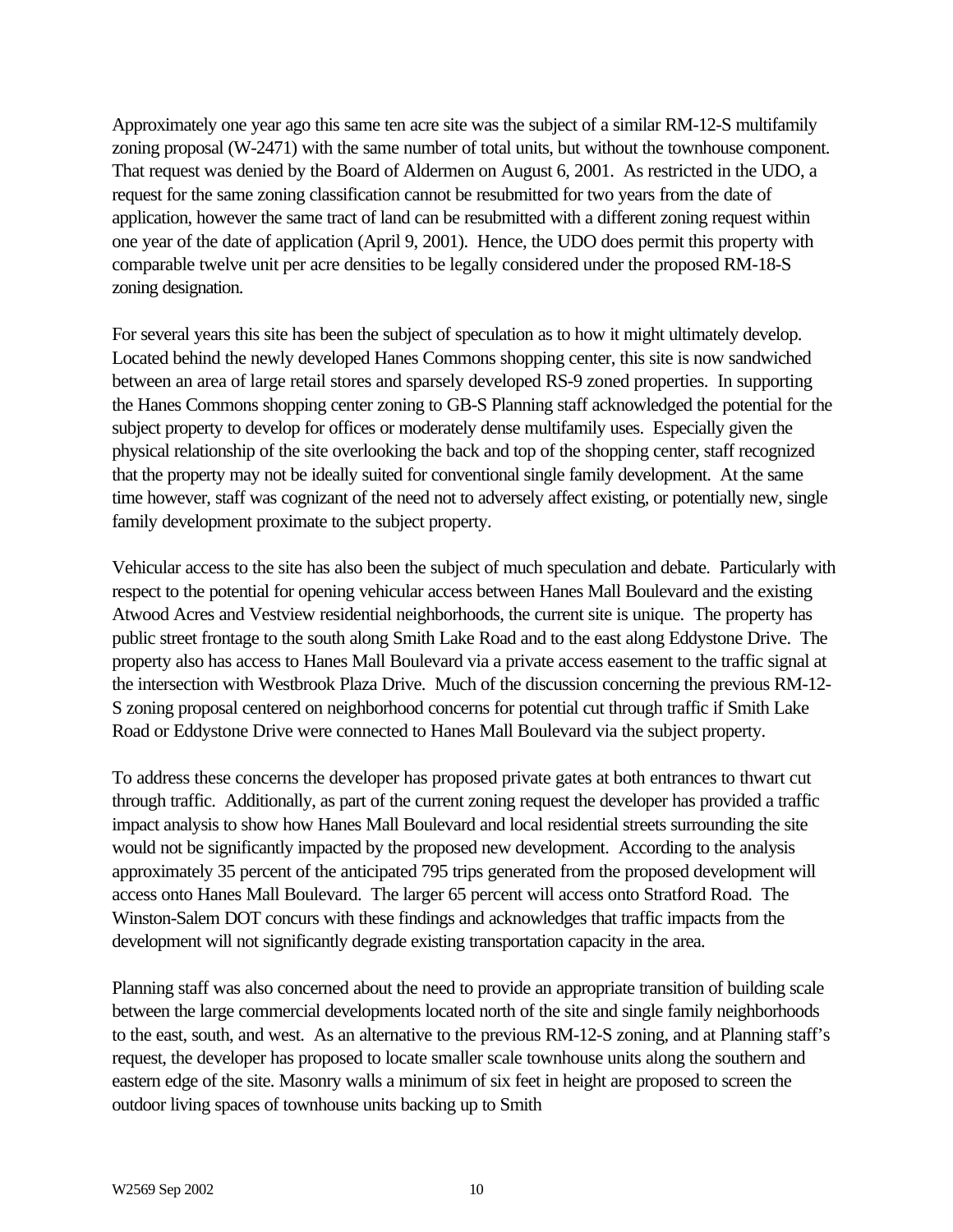Lake Road and Eddystone Lane. Additionally landscape plantings meeting the UDO streetyard planting standards are proposed to be installed along the frontage of townhouse units adjacent to Smith Lake Road and Eddystone Lane. The developer has also provided a sidewalk along Eddystone Lane and a well defined network of internal pedestrian sidewalks to link the development to the Hanes Commons Shopping Center.

Although the *South Stratford Road Area Plan* recommends low density residential for the general area of the subject property, recent acceleration of large scale, commercial development along the Hanes Mall/South Stratford corridors, has reduced the feasibility of constructing new single family residences on the subject property. Nevertheless, the development that does take place must be respectful of, and compatible with the existing residences in the Vestview and Atwood neighborhoods.

Subsequent to the August 8, 2002 Planning Board meeting the petitioner met with Atwood Acres neighborhood representations to consider the relocation of proposed vehicular access to the site from the north side of Smith Lake Road to the west side of Eddystone Lane. According to neighborhood representatives, the new location would better serve their interests to minimize traffic impacts in the area. Both Winston-Salem DOT and Planning staff agreed that the proposed new location would be acceptable and that it would not change the results of the previously reviewed traffic impact study.

The petitioner also agreed to the neighborhood's desire to extend a six foot high chain link fence along the western property line and terminating at the southwest corner of the property adjacent to Smith Lake Road. Although this fence purports to addresses neighborhood concerns, Planning staff notes that the fence would also prevent residents from the Atwood neighborhood from having more direct pedestrian access to the Hanes Commons Shopping Center. Ideally, staff would like to see a formalized pedestrian connection through the development, but does not wish to press the issue in the face of concerted neighborhood opposition.

Given the unusual circumstances of the site's location and configuration, staff believes that the developer has sufficiently addressed the principal concerns of building scale and traffic impacts.

## **FINDINGS**

- 1. *Legacy* promotes higher density development where appropriate and mixed-use developments with an interconnected street and pedestrian system.
- 2. Although the *South Stratford Road Area Plan* (1989) recommends low density residential use (0-5 dwelling units/acre), the large commercial development adjoining the site diminishes the feasibility of single family homes.
- 3. The petition generally addresses vital compatibility issues with the surrounding low density residential neighborhoods.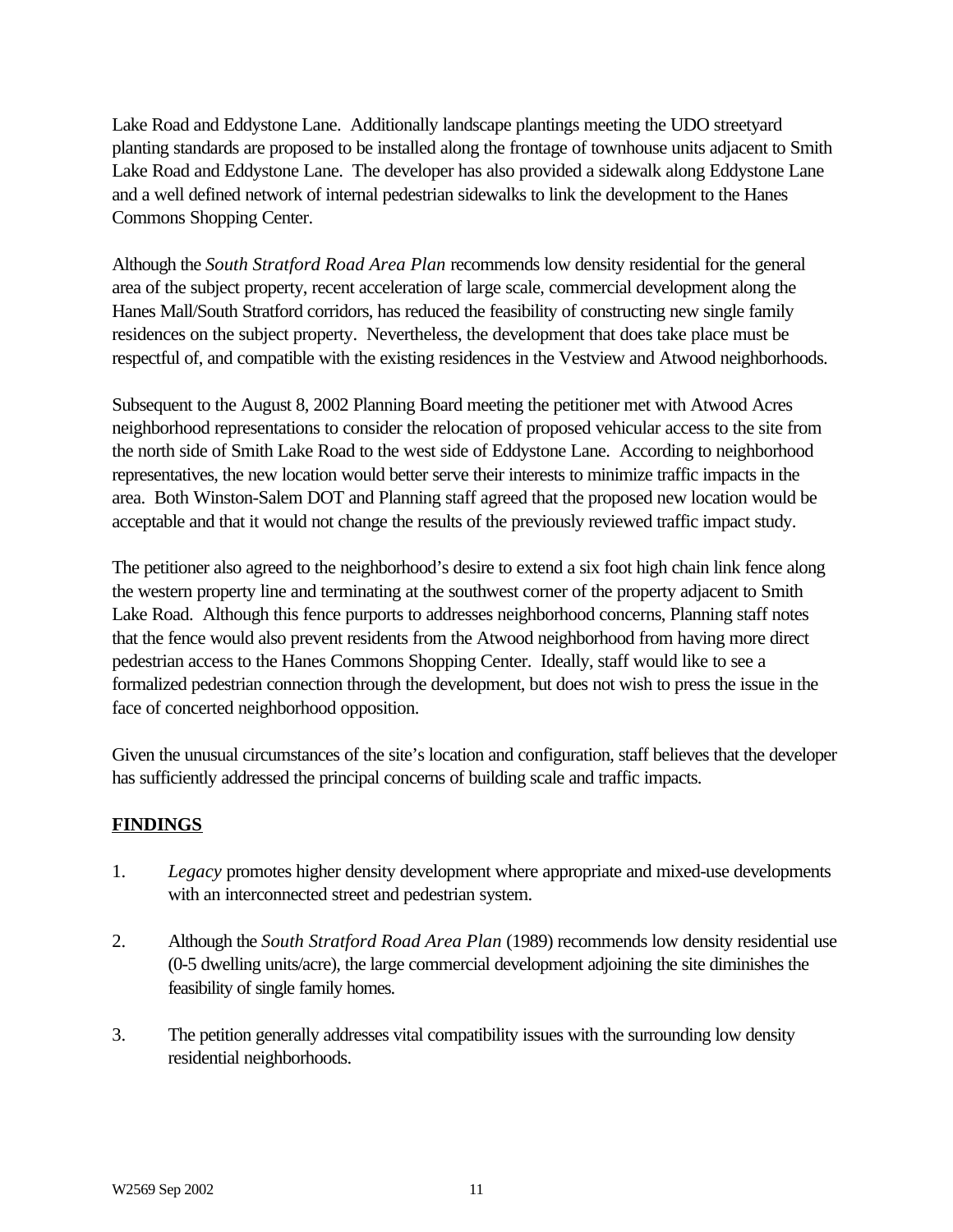- 4. Traffic impacts to adjacent residential neighborhoods from an appropriately designed RM-18-S development with gated dual access should be no greater than the traffic impacts of the existing RS-9 zoning developed with only single access to Eddystone Lane.
- 5. Staff supports the requested RM-18-S zoning with the amended site plan which provides a better scale transition of buildings between the Hanes Commons Shopping center and RS-9 zoned properties located opposite Smith Lake Drive.

# **STAFF RECOMMENDATION**

## Zoning: **APPROVAL**.

Site Plan: Staff certifies that **the site plan meets all code requirements**, and recommends the following conditions:

# C **PRIOR TO THE ISSUANCE OF GRADING PERMITS**

a. Developer shall have a storm water management study submitted for review by the Public Works Department of the City of Winston-Salem. If required, an engineered storm water management plan shall be submitted and approved by the Public Works Department of the City of Winston-Salem.

# C **PRIOR TO THE ISSUANCE OF BUILDING PERMITS**

- a. On site fire hydrant locations shall be approved by the City Fire Department in writing to the Inspections Division.
- b. Developer shall record a final plat in the office of the Register of Deeds. Final plat shall show tentative building locations and all access and utility easements.
- c. Developer shall obtain and show on the final plat, a vehicular access easement through the Hanes Commons Shopping Center to Hanes Mall Boulevard.

## C **PRIOR TO THE ISSUANCE OF OCCUPANCY PERMITS**

- a. All required fire hydrants shall be installed in accordance with the City of Winston-Salem Fire Department.
- b. Developer shall install curb and gutter along the entire length of the property adjacent to Eddystone Lane to the specifications of the Public Works Department of the City of Winston-Salem.
- c. Developer shall install a sidewalk at the outside edge of the public right-of-way along Eddystone Lane and extending to the Hanes Commons Shopping Center site as shown on the approved site plan to the specifications of the Public Works Department of the City of Winston-Salem.
- d. Developer shall make improvements at the rear of the Hanes Commons Shopping Center as required by the City of Winston-Salem Department of Transportation.
- e. All required storm water devices shall be installed.
- f. Masonry walls a minimum six (6) feet in height shall screen a minimum of 75% of the frontage of outdoor living spaces of townhouse units backing up to Smith Lake Road and Eddystone Lane. Additionally, landscape plantings meeting the required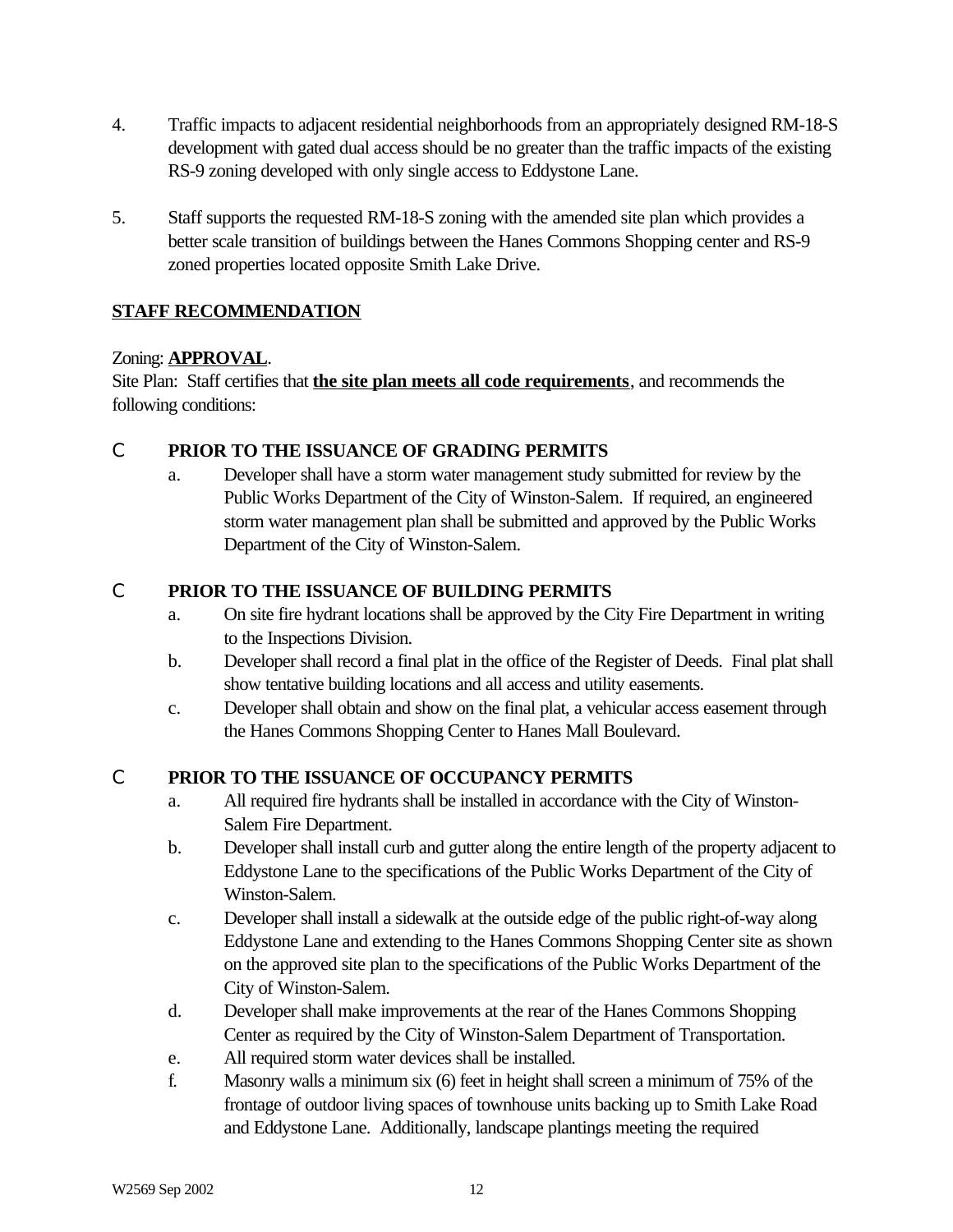size and number of the streetyard planting standards of UDO Section 3-4.3 (B) shall be installed along the entire frontage of townhouse units adjacent to Smith Lake Road and Eddystone Lane. Said plantings may be installed in a manner allow flexibility in the planting locations and spacing.

### C **OTHER REQUIREMENTS**

a. Signage shall be limited to one (1) monument sign with a maximum height of five (5) feet.

## **PUBLIC HEARING** - August 8, 2002

FOR: None

AGAINST: None

## **WORK SESSION**

MOTION: Dara Folan moved continuance of the zoning map amendment and site plan to September 12, 2002.

SECOND: Jimmy Norwood

VOTE:

FOR: Avant, Bost, Clark, Folan, King, Norwood AGAINST: None EXCUSED: None

## **PUBLIC HEARING** - September 12, 2002

Philip Doyle was excused from consideration of this zoning map amendment due to a potential conflict of interest.

Glenn Simmons presented the staff report.

## FOR:

Mike Winstead, Jr., 6500 Horseman Trail, Summerfield, NC 27358

The building's about 94 feet from the property line on the west side. We've told the resident who lives closest to that point that we will try to maintain that tree line as far as we can which will probably be about 15-20 feet from the building. That was based on his request, so he is supportive of our request.

I'm a developer, contractor, and owner.

We've met with City staff several times and met with representatives of both neighborhoods. We've adjusted our plan several times based on recommendations from these meetings. Distributed handouts.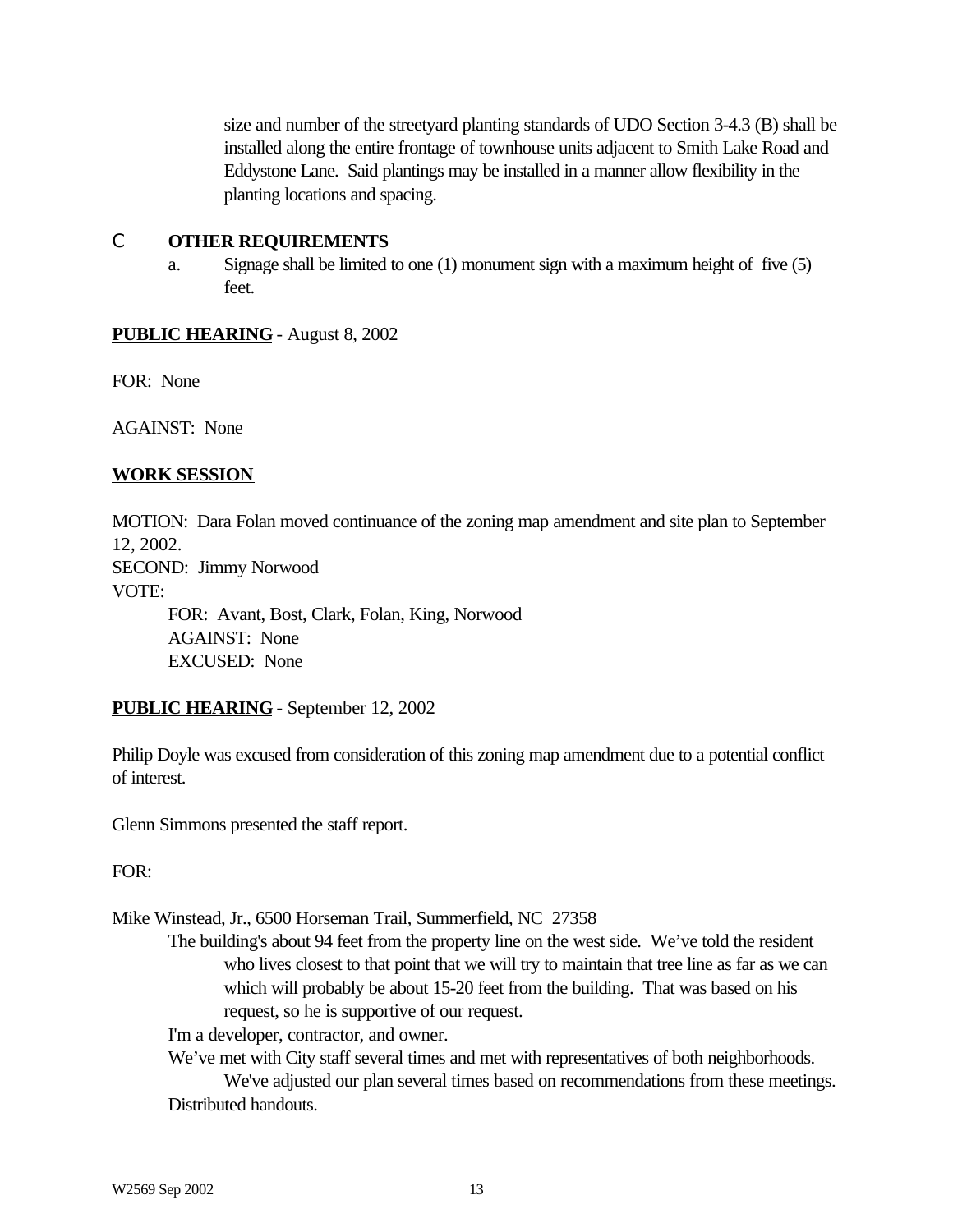This will be 120 unit apartments and townhouses.

- About a year ago, we proposed a multifamily plan which consisted of entirely three-story buildings. The staff felt that plan fell short in transitioning to the single family neighborhoods and in traffic flow. We've tried to adjust to meet those concerns.
- I think this is a multifamily or office site. This will offer a better transition than an office complex. This will be an upscale development with brick exteriors, gated access will keep traffic minimal, combined two and three story buildings offer a good transition between current shopping and residential. This transition would offer a better transition than an office would. An office development would probably not be gated and would not stop cut-through traffic.
- This development provides minimal traffic impact. The traffic study projects only 1-2% increase to Hanes Mall/Westgate Center Drive and the Stratford/Atwood Drive intersections. The traffic study also shows an office development would create more of an impact.
- The proposed development conforms to the *Legacy* plan. This is an ideal infill site for multifamily use which provides pedestrian access.
- I ask for your support and would be glad to answer questions.

#### AGAINST:

Kathy Hicks, 2942 Eddystone Lane, Winston-Salem, NC 27103

Speaking for Vestview Association. We have had mixed emotions over the past few years. It's because for the past eight years we have been continually approached about what would be happening with this property. We originally were told this site would remain as a buffer area. When Lowe's was put in, our buffer was eliminated for an unknown reason.

There are ten homes on Eddystone Lane. Most of this is family owned property which has been in the family for over 50 years. We're not going to give it up easily, obviously.

I'm used to 10-20 car trips down my road and this development will put 500 additional trips. This is absolutely excessive in our opinion, considering this is the way we've lived for years and years and the encroachment is inching its way toward my house every year.

We've been misled so often that we aren't sure where to turn to be listened to.

Last year the Aldermen denied this proposal.

We are a buffer for Atwood Acres and we feel for them.

Many of our property owners are not willing to upgrade and maintain their property because they are concerned that they will be rezoned anytime. They are currently having to cross the road to their mailboxes and are frightened by the influx of people and traffic. Many of the residents are elderly and many of the property owners have now moved and are renting their properties because of the situation.

We would like to see a comprehensive plan as opposed to a piecemeal situation.

When I asked how traffic would be controlled if this request were approved. The response was speed bumps, but I thought speed bumps were only for commercial areas.